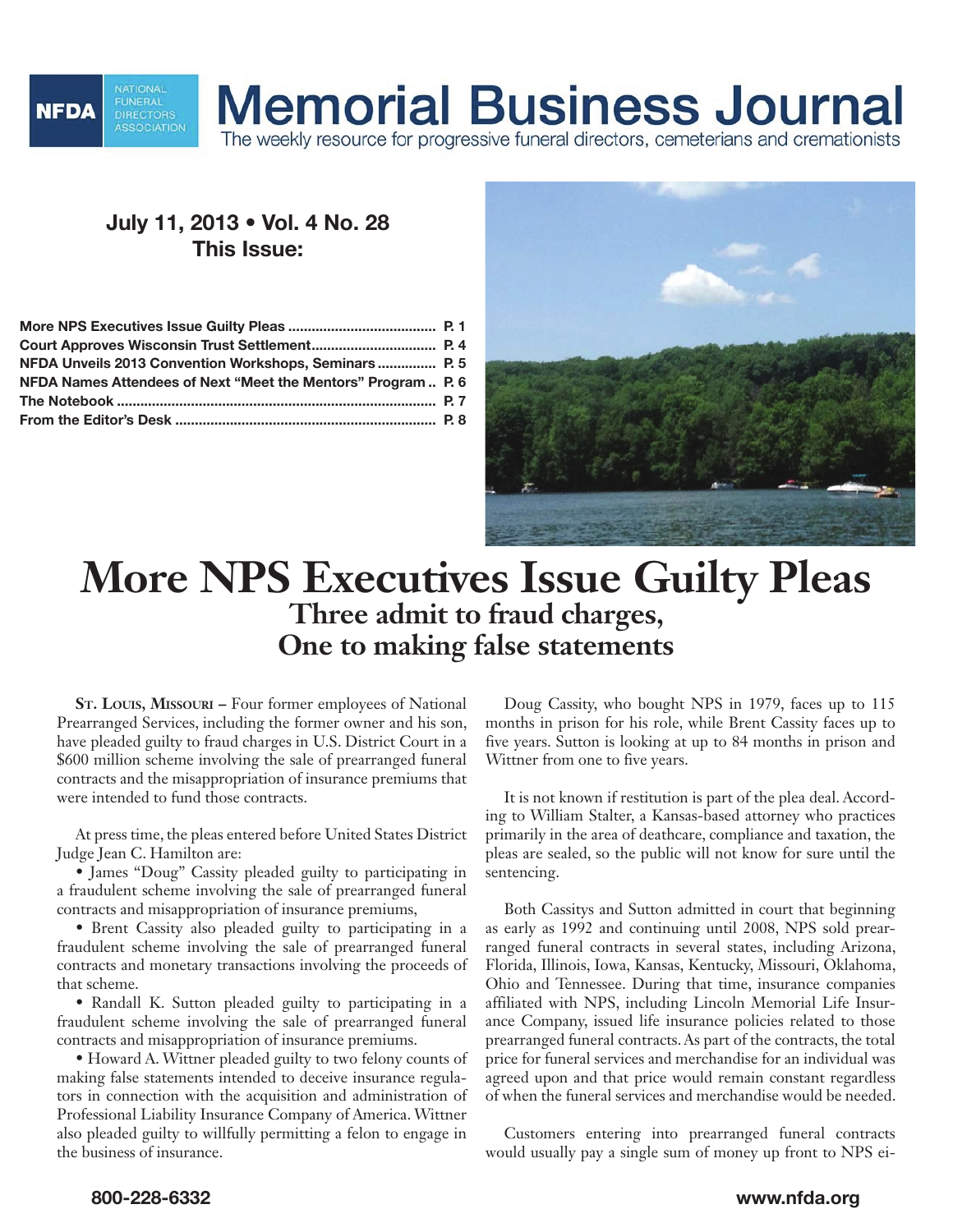ther directly or through a funeral home that was also a party to the contract. NPS represented to individual customers, funeral homes and state regulators that funds paid by customers under the prearranged funeral contracts would be kept in a secure trust or insurance policy as required under state law.

They admitted, however, that NPS made use of funds paid by customers in ways that were inconsistent both with its prior and continuing representations and with the applicable state laws and regulations.

According to a statement from the U.S. Attorneys Office – Eastern District of Missouri, in some states, such as Illinois, insurance premiums were misappropriated before an insurance policy was issued. In other states, such as Ohio, unauthorized policy loans were taken against insurance policies owned by individual policy holders. In Missouri, NPS received withdrawals from the preneed trust of funds and assets that were required by its agreements and by the applicable state law to remain in trust. Ultimately, NPS operated as a fraudulent Ponzi-like scheme, in which customer funds were neither kept safe in bank trusts or insurance policies but instead were utilized for unauthorized purposes and the personal enrichment of NPS' officers and others.

Doug Cassity admitted that he benefited from the misuse of customer funds. He pleaded guilty to two counts of wire fraud, one count of bank fraud, one count of mail fraud, one count of money laundering and one count of misappropriation of an insurance premium.

Brent Cassity pleaded guilty to one count of mail fraud, one count of wire fraud and one count of money laundering. He also pleaded guilty to willfully permitting James Douglas Cassity, whom he knew to have been convicted of a felony involving fraud or dishonesty, to exercise significant control over NPS' affiliated insurance companies. He was employed at various times by NPS and also served as a director of Lincoln Memorial Life Insurance Company, for which NPS served as general agent. Cassity also held numerous titles with affiliated companies, including chief executive officer, chairman, president and director of Forever Enterprises Inc. and president and director of National Heritage Enterprises.

"Even preneed regulators have expressed surprise that Doug Cassity accepted a plea bargain from federal prosecutors," said Stalter. "I have no doubt that the three remaining criminal defendants – Randall Sutton, Howard Wittner and David Wulf – were also stunned by the Cassity plea.

"In short order, Sutton and Wittner subsequently accepted plea bargains from federal prosecutors, leaving David Wulf as the lone defendant for next month's criminal trial," Stalter said.

He added that it could only be a matter of time before Wulf also accepted a plea. "While the plea bargains allow federal prosecutors to conserve resources that would have been expended on a long and complex trial, the industry and the public are denied the opportunity to hear how these individuals perpetrated their frauds," Stalter said. "Personally, I hoped to learn about the roles Sutton and Wulf played in the procedures established between NPS, Lincoln Memorial Life and the NPS preneed fiduciaries. It remains to be seen if the bank fraud charge pleaded to by Sutton involved his functions with the NPS preneed fiduciaries and whether that will impact the claims made against the banks named as defendants in the civil lawsuit scheduled to go to trial next year."

At various times during the time period between 1981 and 2008, Sutton held the titles of chief financial officer, director and president of National Prearranged Services; vice president, chief executive officer and director of Lincoln Memorial Life Insurance Company; and vice president and director of Memorial Service Life Insurance Company. His duties for NPS included management responsibilities relating to operations and finances.

Sutton pleaded guilty to one count of bank fraud, one count of mail fraud, one count of money laundering and one count of misappropriation of an insurance premium.

Wittner, who served as trustee of the family trust whose holdings included National Prearranged Services Inc. and Lincoln Memorial Life Insurance Company, admitted to making multiple false statements to the New York Department of Insurance in order to obtain approval for the trust to acquire PLICA, a New York medical malpractice insurance company. The statement submitted by Wittner and others failed to disclose several material facts, including the ultimate source of the money being used to purchase PLICA and the fact that Wittner's co-defendant, Doug Cassity, would be involved with its management and operations. Wittner admitted that he knew the statement was false and intended to deceive the New York Department of Insurance so that it would approve the trust's acquisition of PLICA. Wittner also admitted to submitting an annual statement to the New York Department of Insurance that concealed the existence of numerous agreements and transactions with affiliated persons and entities that required disclosure.